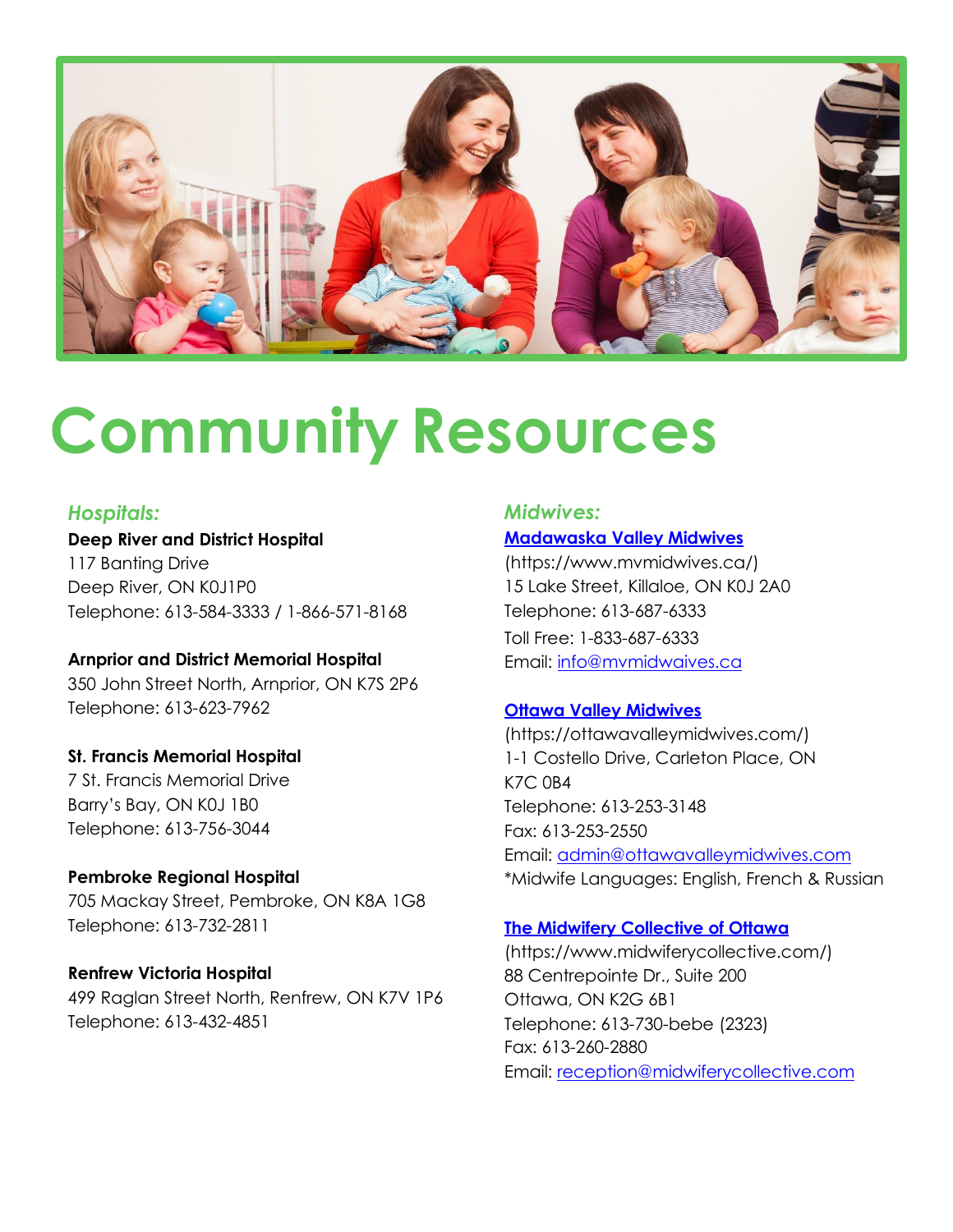# *Prenatal Classes/Support:*

# **Renfrew County and District Health Unit (RCDHU) Prenatal [Education](https://www.rcdhu.com/clinics-classes/prenatal-education/) Program**

(https:/[/www.rcdhu.com/clinics](http://www.rcdhu.com/clinics-)classes/prenatal-education/) Telephone: 613-732-3629 Ext. 589 1-800-267-1097 Ext. 589

# **Canada Prenatal Nutrition Program**

Community Resource Centre 15 Lake Street, Killaloe, ON K0J 2A0 Telephone: 613-757-3108 / 1-888-757-3108 Email: [beststart@crcrenfrewcounty.com](mailto:beststart@crcrenfrewcounty.com) Website: [https://www.crc](https://www.crc-renfrewcounty.com/programs/prenatal/)[renfrewcounty.com/programs/prenatal/](https://www.crc-renfrewcounty.com/programs/prenatal/)

# *Sexual Health:*

#### **RCDHU [Community](https://www.rcdhu.com/clinics-classes/sexual-health-clinics/) Sexual Health Clinics**

(https:/[/www.rcdhu.com/clinics-classes/sexual](http://www.rcdhu.com/clinics-classes/sexual-)health-clinics/)

# *Breastfeeding:* **[Breastfeeding](https://www.rcdhu.com/clinics-classes/feeding-your-baby/) Consults**

(https:/[/www.rcdhu.com/clinics](http://www.rcdhu.com/clinics-)classes/feeding-your-baby/) Telephone: 613-732-8651 Ext. 589 / 1-800-267-1097 Ext. 589 Email: [familyhealth@rcdhu.com](mailto:familyhealth@rcdhu.com)

## **Telehealth Ontario**

24/7 [Breastfeeding](https://www.ontario.ca/page/breastfeeding) Supports (https:/[/www.ontario.ca/page/breastfeeding\)](http://www.ontario.ca/page/breastfeeding)) Telephone: 1-866-797-0000 TTY: 1-866-797-0007

**Le Leche [League](https://www.lllc.ca/)** (https:/[/www.lllc.ca/\)](http://www.lllc.ca/)) Breastfeeding Referral Line: 1-800-665-4324

**Additional Websites [www.ontariobreastfeeds.ca](http://www.ontariobreastfeeds.ca/)**

**<http://www.breastfeedinginc.ca/>**

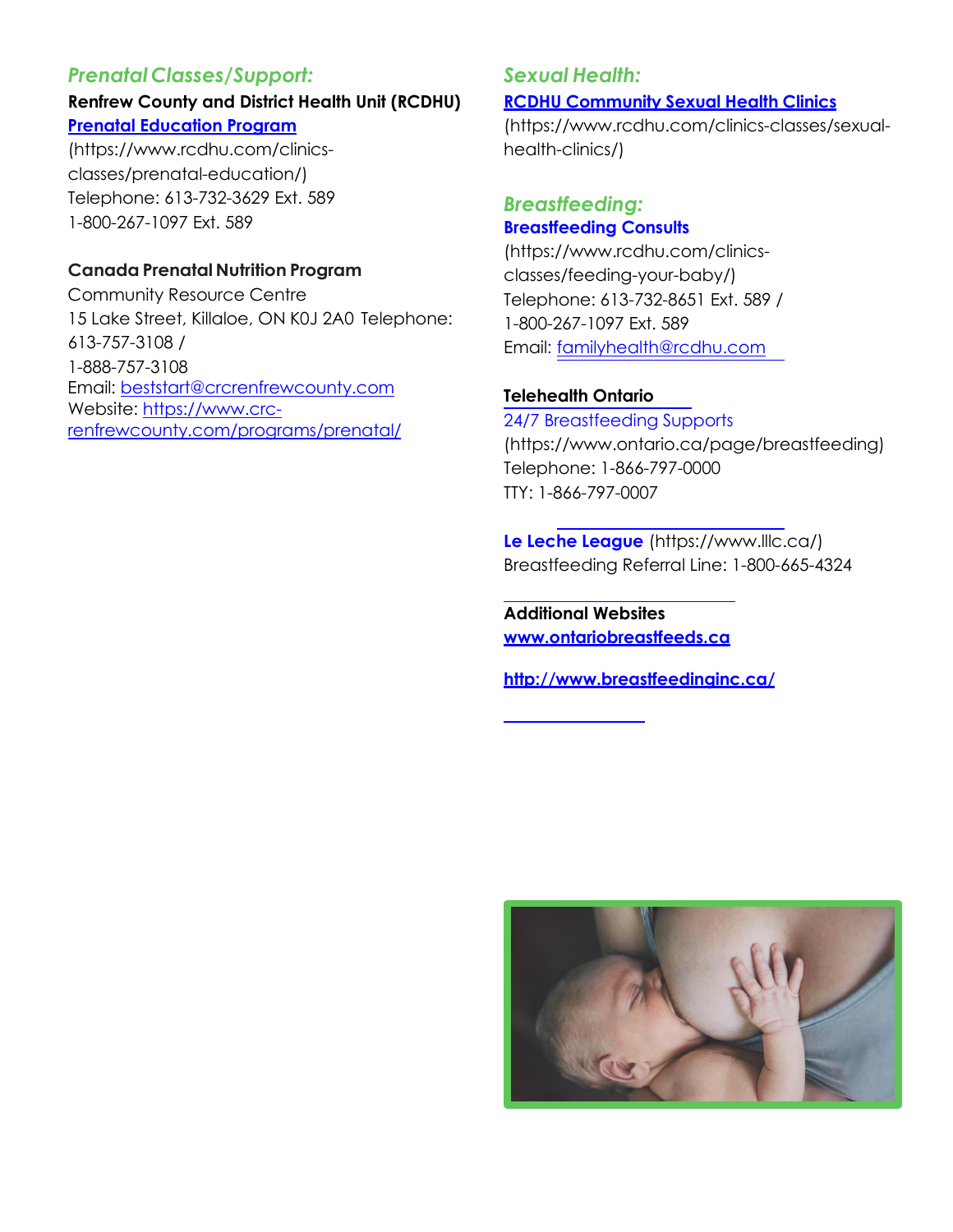# *Postpartum Support Groups/Parenting Support:*

# **The [Phoenix Centre](https://phoenixctr.com/)** (https://phoenixctr.com/) *Pembroke Office* 130 Pembroke Street West (2<sup>nd</sup> Floor), Pembroke, ON K8A 5M8 Telephone: 613-735-2374 or 1-800-465-1870

## *Renfrew Office*

191 Plaunt Street South, Renfrew, ON K7V 1M7 Telephone: 613-432-7936 \*For additional satellite locations, visit The Phoenix Centre website at: [https://phoenixctr.com/.](https://phoenixctr.com/)

#### **Community Resource Centre**

15 Lake Street, Killaloe, ON K0J 2A0 Telephone: 613-757-3108 / 1-888-757-3108 Email: [askus@crc-renfrewcounty.com](mailto:askus@crc-renfrewcounty.com)

#### **RCDHU Parent-Child [Wellness Clinics](https://www.rcdhu.com/clinics-classes/parenting/)**

(https:/[/www.rcdhu.com/clinics](http://www.rcdhu.com/clinics-)classes/parenting/)

To schedule an appointment, call the Family Health Intake Line: 613-735-3629 ext 589 or 1-800—267-1097 ext 589

#### **Family and Children's Services**

*Pembroke Office* 77 Mary Street, Suite 100, Pembroke, ON K8A 5V4 Telephone: 613-735-6866 Toll Free: 1-800-267-5878

# *Renfrew Office*

114 Argyle Street South, Renfrew, ON K7V 1T5 Telephone: 613-735-6866 Toll Free: 1-800-267-5878

#### **Columbus House/Young Parent Support Program**

*Pembroke Site* 73 Renfrew St., Pembroke, ON K8A 5R7 Telephone: 613-732-1767

*Renfrew Site* 140 Munroe Ave. E., Renfrew, ON K7V 3K4 Telephone: 613-432-4241

# *Financial Help/Assistance with Getting Baby Items:*

#### **Jubilee Place**

1144 Lea Street, Pembroke, ON K8A 4Z6 Telephone: 613-732-8434 Email: [jubileeplace@nrtco.net](mailto:jubileeplace@nrtco.net)

#### **[Ontario](http://www.countyofrenfrew.on.ca/departments/social-services/ontario-works/) Works**

[\(http://www.countyofrenfrew.on.ca/departmen](http://www.countyofrenfrew.on.ca/departments/social-services/ontario-works/) [ts/social-services/ontario-works/\)](http://www.countyofrenfrew.on.ca/departments/social-services/ontario-works/)

#### **CPAN**

[Operation](https://renfrewcountycpan.ca/operation-snowsuit/) Snowsuit (https://renfrewcountycpan.ca/operationsnowsuit/) Tools for [School Program](https://renfrewcountycpan.ca/tools-for-school/) [\(https://renfrewcountycpan.ca/tools-for-school/\)](https://renfrewcountycpan.ca/tools-for-school/)

#### **First Step Options – Pregnancy [Resource Centre](http://www.firststepoptions.com/wp/)**

[\(http://www.firststepoptions.com/wp/\)](http://www.firststepoptions.com/wp/) 337 Murray Street, Pembroke, ON K8A 4P3 Telephone: 613-635-7440 \*Open Mon. to Weds., 10:00 a.m. to 4:00 p.m.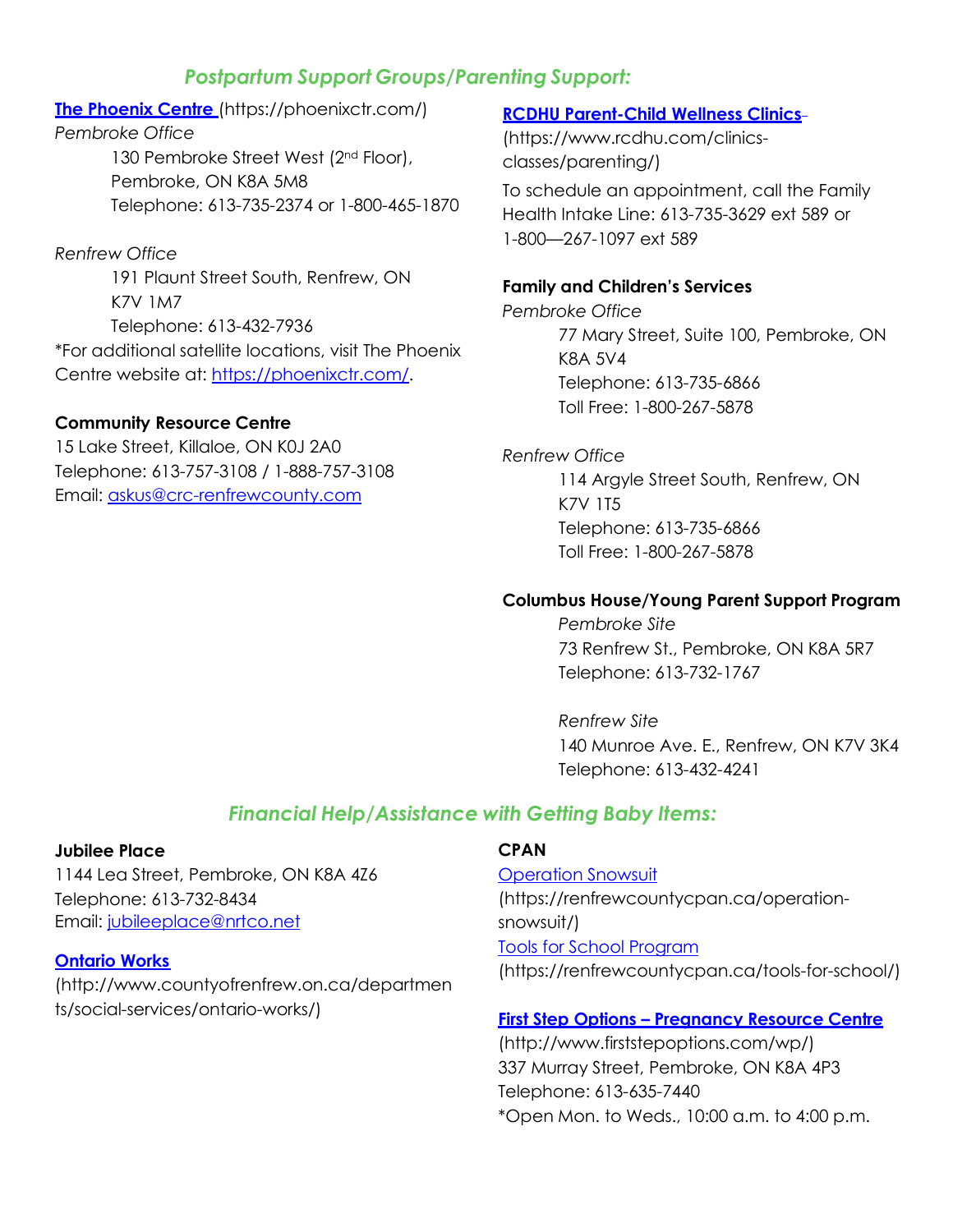# *EarlyON Child & Family Centres:*

#### **Centre-Based Program:**

*EarlyON Arnprior* 16 Edward Street South, Suite 130, Arnprior, ON K7S 3W4 Telephone: 613-623-8224

*EarlyON North Renfrew – two locations* -33110 D Highway 17, Deep River, ON -34465 Highway 17, Point Alexander, ON Telephone: 613-602-3593 Email: [EarlyON.NorthRenfrew@fcsrenfrew.on.ca](mailto:EarlyON.NorthRenfrew@fcsrenfrew.on.ca)

#### *EarlyON Pembroke*

464 Isabella St., Pembroke, ON K8A 5T9 Telephone: 613-735-7575 Email: [EarlyON.Pembroke@fcsrenfrew.on.ca](mailto:EarlyON.Pembroke@fcsrenfrew.on.ca)

#### **French services:**

On y Va 1253 rue Pembroke ouest Telephone: 613-732-3986 Email: [onyvacomtederenfrew@gmail.com](mailto:onyvacomtederenfrew@gmail.com)

*EarlyON Petawawa Play Troop – two locations* -30 Festubert Blvd., Petawawa, ON K8H 1C6 Telephone: 613-687-1641 -1578 Wolfe Avenue, Petawawa, ON K8H 1L3 (Tues. only from Sept. to June) Telephone: 613-687-2104

#### *EarlyON Renfrew*

115 Veteran's Memorial Boulevard Renfrew, ON K7V 2R5 Telephone: 613-433-9901

#### **Mobile Programs:**

*Bonnechere Inodewiziwin Abinodjinish Kikinamagan (BIAK)EarlyON Bonnechere (Indigenous Teachings)* Telephone: 613-639-5780 \*Serving various communities throughout Renfrew County

EarlyON Toy Bus Main Office: 15 Lake Street, Killaloe, ON K0J 2A0 Telephone: 613-757-3108 \*Serving Barry's Bay, Cobden, Eganville, Beachburg, Killaloe, Golden Lake, and Palmer Rapids

For more information and monthly calendars, visit:

[https://www.countyofrenfrewelcc.com/earlyon](https://www.countyofrenfrewelcc.com/earlyon-child-and-family-centres/)[child-and-family-centres/.](https://www.countyofrenfrewelcc.com/earlyon-child-and-family-centres/)

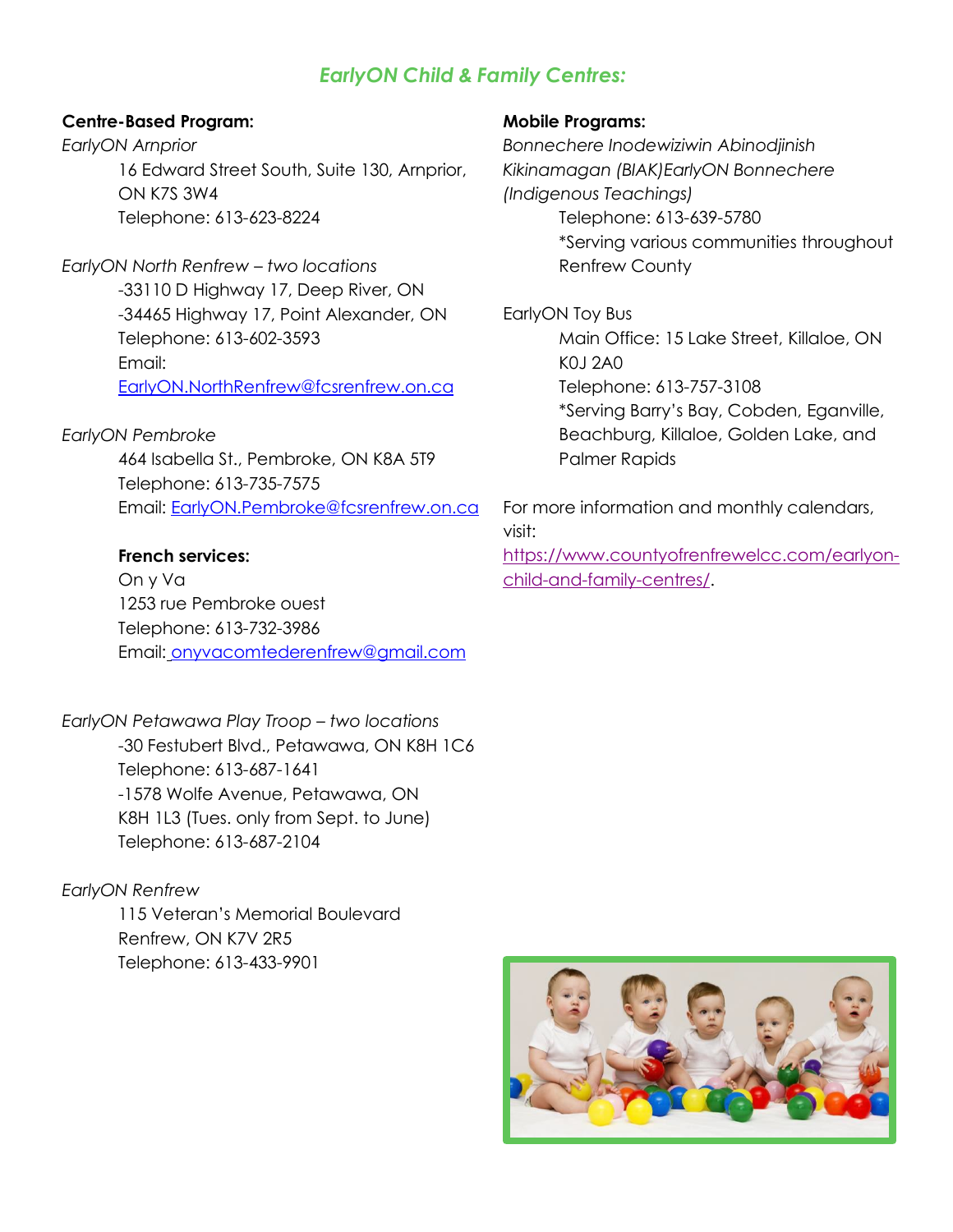*Family Health Teams (FHT) and Community Health Centres (CHC):*

# **Algonquins of [Pikwakanagan](https://www.algonquinsofpikwakanagan.com/health-services/)**

(https:/[/www.algonquinsofpikwakanagan.com/](http://www.algonquinsofpikwakanagan.com/) health-services/)

> Health Services Telephone: 613-625-2259

> Family Health Team Telephone: 613-625-1175

**[Arnprior and](https://arnpriorfht.ca/) District FHT** (https://arnpriorfht.ca/) Telephone: 1-877-622-5763

**[Madawaska](https://madawaskavalleyfht.com/) Valley FHT**

(https://madawaskavalleyfht.com/) Telephone: 613-756-9888

#### **Petawawa [Centennial](http://pcfhc.ca/) Family Health Centre**

[\(http://pcfhc.ca/\)](http://pcfhc.ca/)) Telephone: 613-687-7641

**[Rainbow](https://www.rainbowvalleychc.on.ca/) Valley CHC** (https:/[/www.rainbowvalleychc.on.ca/\)](http://www.rainbowvalleychc.on.ca/)) Telephone: 613-757-0004

**[Algonquin](http://algonquinfht.ca/) FHT** [\(http://algonquinfht.ca/\)](http://algonquinfht.ca/)) Telephone: 705-787-0846

#### **[West Champlain](https://www.westchamplainfht.com/) FHT**

(https:/[/www.westchamplainfht.com/\)](http://www.westchamplainfht.com/)) Telephone: 1-866-553-7205 (after-hours questions or concerns) *\*See website for additional telephone numbers according to location*

#### **[Whitewater Bromley](https://www.wbchc.on.ca/) CHC**

(https:/[/www.wbchc.on.ca/\)](http://www.wbchc.on.ca/)) Telephone: 613-582-3685

*Mental Health Resources:* **24 Hour Mental Health [Crisis Line](https://www.crisisline.ca/) (ages 16 or older)** [\(http://www.crisisline.ca/\)](http://www.crisisline.ca/)) Telephone: 1-866-996-0991

**Mental Health and Addiction Resources for Residents in Renfrew County and District:** [https://www.rcdhu.com/wp](https://www.rcdhu.com/wp-content/uploads/2019/06/Mental_Health_and_Addiction_Services_of_Renfrew_County_June_2019.pdf)[content/uploads/2019/06/Mental\\_Health\\_and\\_Add](https://www.rcdhu.com/wp-content/uploads/2019/06/Mental_Health_and_Addiction_Services_of_Renfrew_County_June_2019.pdf) iction Services of Renfrew County June 2019.pdf

*\*For additional mental health information and resources, visit the RCDHU website at: [https://www.rcdhu.com/healthy-living/mental](https://www.rcdhu.com/healthy-living/mental-health/)[health/.](https://www.rcdhu.com/healthy-living/mental-health/)*

# *Health Information Lines:*

**Renfrew County and District Health Unit Family Health Intake Line** Telephone: 613-732-3629 Ext. 589 or 1-800-267-1097 Ext. 589

**Telehealth Ontario** Telephone: 1-866-797-0000 / TTY: 1-866-797-0007

# *Smoking/SubstanceUse:*

**Telephone Support** Free and confidential smoking cessation information and support. Telephone: 1-866-797-0000

#### **[Smokers'](https://www.smokershelpline.ca/) Helpline**

[\(https://www.smokershelpline.ca/\)](https://www.smokershelpline.ca/) Support services available online and through text messaging. Text: iQuit to 123456

#### **Pathways Alcohol and Drug Treatment Services of Renfrew County The Mother Safe [Program](http://www.renfrewcountyaddictiontreatment.ca/index.htm)**

[\(http://www.renfrewcountyaddictiontreatment.ca/](http://www.renfrewcountyaddictiontreatment.ca/) index.htm) Telephone: 613-432-8573 / 1-888-241-1135 Email: [info@pathwaysts.ca](mailto:info@pathwaysts.ca)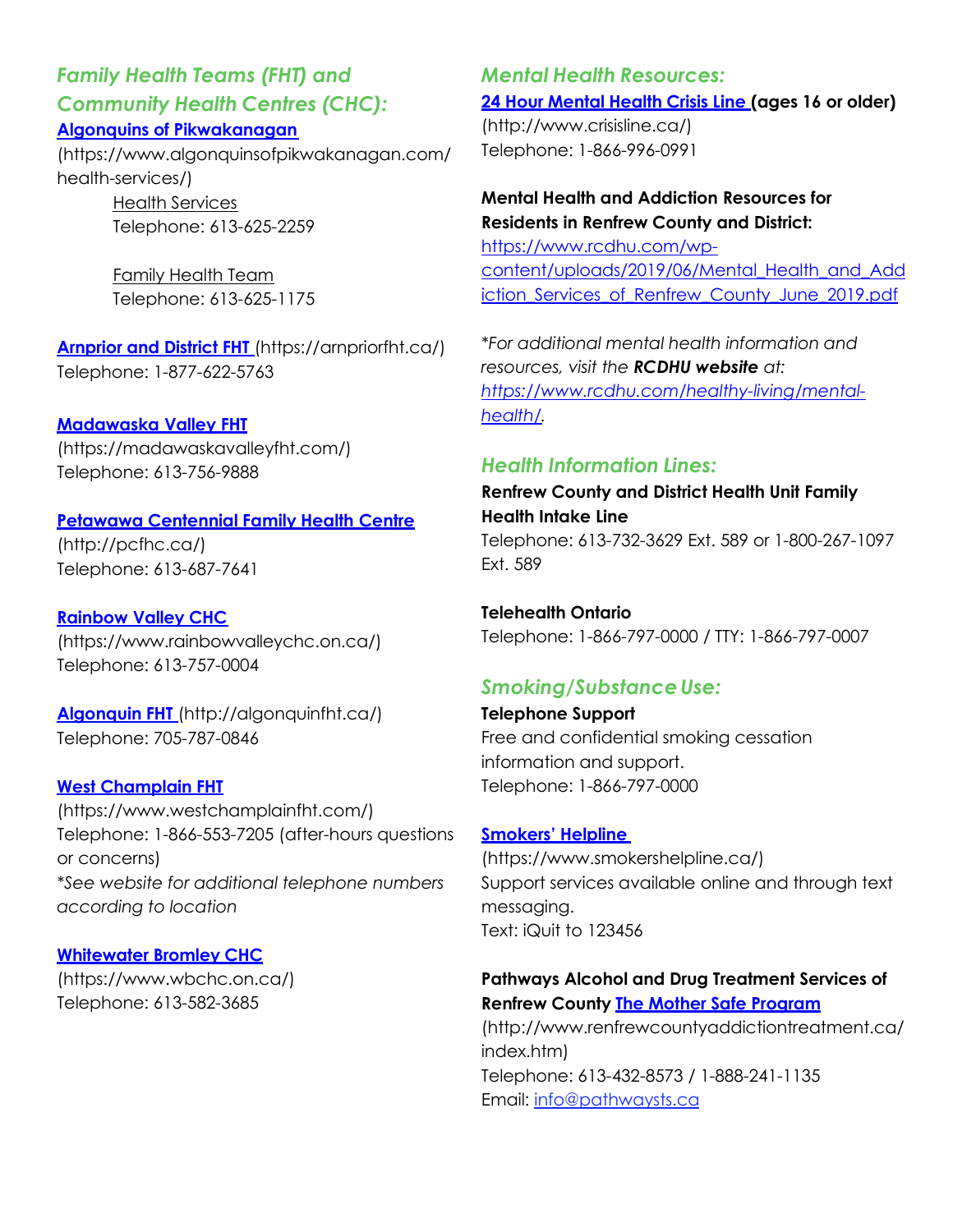# *Violence/Abuse:*

#### **[Bernadette](http://wsssbmh.org/en/) McCann House for Women**

[\(http://wsssbmh.org/en/\)](http://wsssbmh.org/en/)) Telephone: 613-732-3131 / 1-800-267-4930

#### **Assaulted [Women's Helpline](http://www.awhl.org/)**

[\(http://www.awhl.org/\)](http://www.awhl.org/)) Telephone: 1-866-863-0511 / TTY: 1-866-863-7868 Text: #SAFE (#7233)

#### **North Renfrew Family [Services Walk-in](http://bright-ideas-software.com/nrfs/index.html) [Counselling](http://bright-ideas-software.com/nrfs/index.html)**

[\(http://bright-ideas](http://bright-ideas/) software.com/nrfs/index.html) P.O Box 1334, Deep River, ON K0J 1P0 Telephone: 613-584-3358 Email: [nrfs@drdh.org](mailto:nrfs@drdh.org)

### *Emergency Food Access:* **[Renfrew County](https://www.champlainhealthline.ca/listServices.aspx?id=10572&amp%3Bregion=Renfrew) Food Banks**

(https:/[/www.champlainhealthline.ca/listService](http://www.champlainhealthline.ca/listService) s.aspx?id=10572&region=Renfrew)

# *Housing/Shelter:*

# **[Renfrew County](http://www.countyofrenfrew.on.ca/departments/social-services/renfrew-county-housing-corporation/) Housing Corporation**

[\(http://www.countyofrenfrew.on.ca/departmen](http://www.countyofrenfrew.on.ca/departmen) ts/social-services/renfrew-county-housingcorporation/)

-*Renfrew*, Telephone: 613-432-3679 -*Arnprior*, Telephone: 613-623-7951 *-Pembroke*, Telephone: 613-735-0782 / 1-888-256-0063

#### **[Renfrew County](http://www.countyofrenfrew.on.ca/departments/social-services/renfrew-county-housing-corporation/) Housing Corporation**

[\(http://www.countyofrenfrew.on.ca/departmen](http://www.countyofrenfrew.on.ca/departmen) ts/social-services/renfrew-county-housingcorporation/)

– rent geared to income housing

# *New to Canada:* **Health Care [Connect](https://www.ontario.ca/page/find-family-doctor-or-nurse-practitioner)**

(https:/[/www.ontario.ca/page/find-family](http://www.ontario.ca/page/find-family-)doctor-or-nurse-practitioner) – Find a family doctor or nurse practitioner Telephone: 1-800-445-1822

#### **Giving Birth in a New Land** – A guide for

women new to Canada and their families *English:* [https://resources.beststart.org/wp](https://resources.beststart.org/wp-content/uploads/2019/02/E30-E.pdf)[content/uploads/2019/02/E30-E.pdf](https://resources.beststart.org/wp-content/uploads/2019/02/E30-E.pdf) *French:* [https://resources.beststart.org/wp](https://resources.beststart.org/wp-content/uploads/2019/02/E30-F-1.pdf)[content/uploads/2019/02/E30-F-1.pdf](https://resources.beststart.org/wp-content/uploads/2019/02/E30-F-1.pdf)

#### **Growing Up in a New Land** – A guide for

newcomer parents *English:* [https://resources.beststart.org/wp](https://resources.beststart.org/wp-content/uploads/2019/01/K36-E.pdf)[content/uploads/2019/01/K36-E.pdf](https://resources.beststart.org/wp-content/uploads/2019/01/K36-E.pdf) *French:* [https://resources.beststart.org/wp](https://resources.beststart.org/wp-content/uploads/2019/01/K36-F-1.pdf)[content/uploads/2019/01/K36-F-1.pdf](https://resources.beststart.org/wp-content/uploads/2019/01/K36-F-1.pdf)

# *Registering Your Baby:*

Website: [https://www.ontario.ca/page/register-birth](https://www.ontario.ca/page/register-birth-new-baby)[new-baby](https://www.ontario.ca/page/register-birth-new-baby)